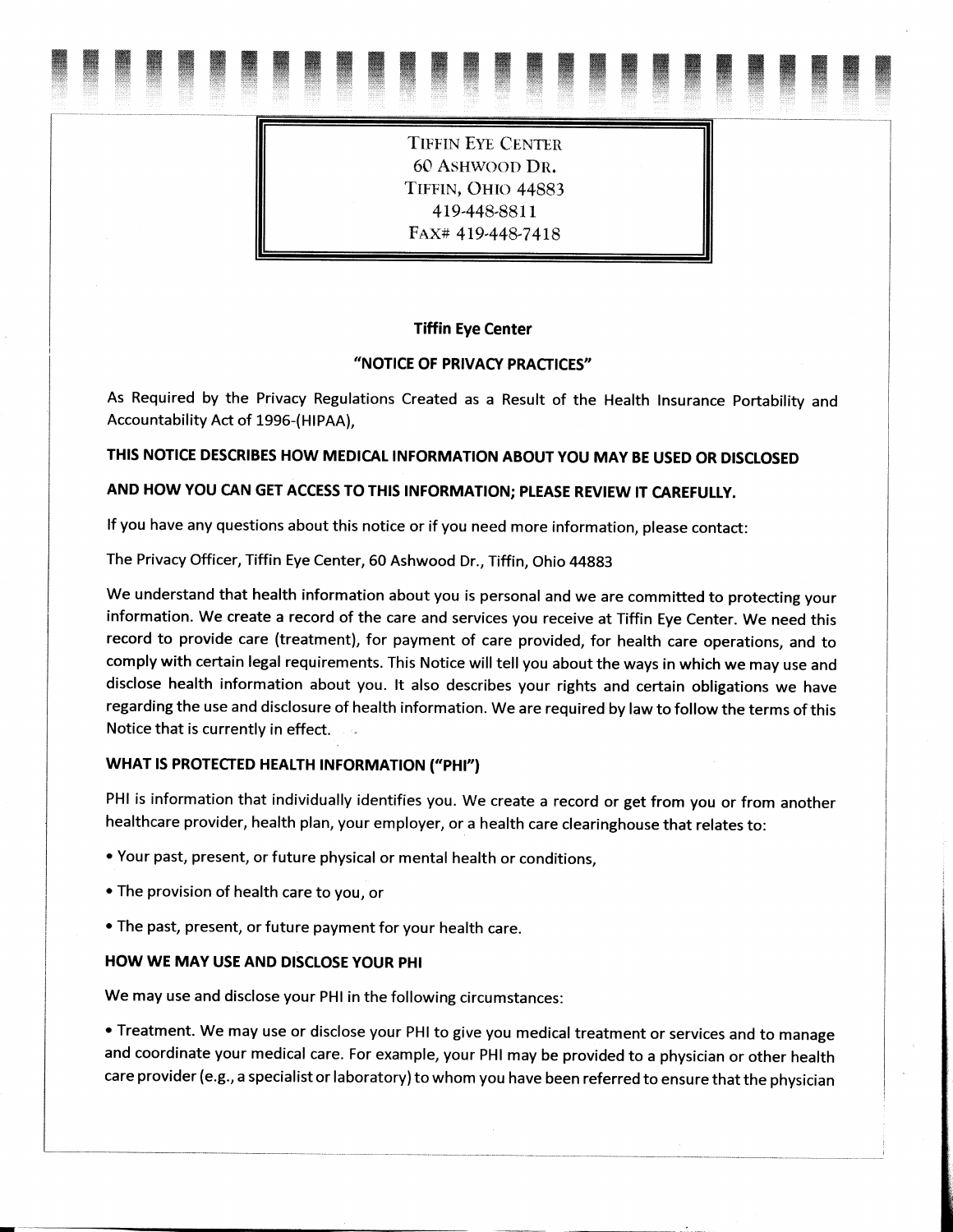or other health care provider has the necessary information to diagnose or treat you or provide you with a service.

• Payment. We may use and disclose your PHI so that we can bill for the treatment and services you receive from us and can collect payment from you, a health plan, or a third party. This use and disclosure may include certain activities that your health insurance plan may undertake before it approves or pays for the health care services we recommend for you, such as making a determination of eligibility or coverage for insurance benefits, reviewing services provided to you for medical necessity, and undertaking utilization review activities. For example, we may need to give your health plan information about your treatment in order for your health plan to agree to pay for that treatment.

• Health Care Operations. We may use and disclose PHI for our health care operations. For example, we may use your PHI to internally review the quality of the treatment and services you receive and to evaluate the performance of our team members in caring for you. We also may disclose information to physicians, nurses, medical technicians, medical students, and other authorized personnel for educational and learning purposes. We may call you by name in the waiting room when your physician is ready to see you.

• Appointment Reminders/Treatment Alternatives/Health-Related Benefits and Services. We may use and disclose PHI to contact you to remind you that you have an appointment for medical care, or to contact you to tell you about possible treatment options or alternatives or health related benefits and services that may be of interest to you. Reminders shall be limited with the minimal amount of information. By receiving this notice and documenting consent on Tiffin Eye Center's HIPAA Authorization; you consent to receive reminders by phone, mail, text, e-mail or we may leave a voice mail unless you request a restriction in writing or opt out of receiving reminders. Tiffin Eye Center will not send PHI by text or e-mail due to the risk of unauthorized disclosure.

. Minors. We may disclose the PHI of minor children to their parents or guardians unless such disclosure is otherwise prohibited by law.

. Research. We may use and disclose your PHI for research purposes, but we will only do that if the research has been specially approved by an authorized institutional review board or a privacy board that has reviewed the research proposal and has set up protocols to ensure the privacy of your PHI. Even without that special approval, we may permit researchers to look at PHI to help them prepare for research, for example, to allow them to identify patients who may be included in their research project, as long as they do not remove, or take a copy of, any PHI. We may disclose PHI to be used in collaborative research initiatives amongst Tiffin Eye Center's providers. We may use and disclose a limited data set that does not contain specific readily identifiable information about you for research. However, we will only disclose the limited data set if we enter into a data use agreement with the recipient who must agree to (1) use the data set only for the purposes for which it was provided, (2) ensure the confidentiality and security of the data, and (3) not identify the information or use it to contact any individual.

As Required by Law. We will disclose PHI about you when required to do so by international, federal, state, or local law.

• To Avert a Serious Threat to Health or Safety. We may use and disclose PHI when necessary to prevent a serious threat to your health or safety or to the health or safety of others. But we will only disclose the information to someone who may be able to help prevent the threat.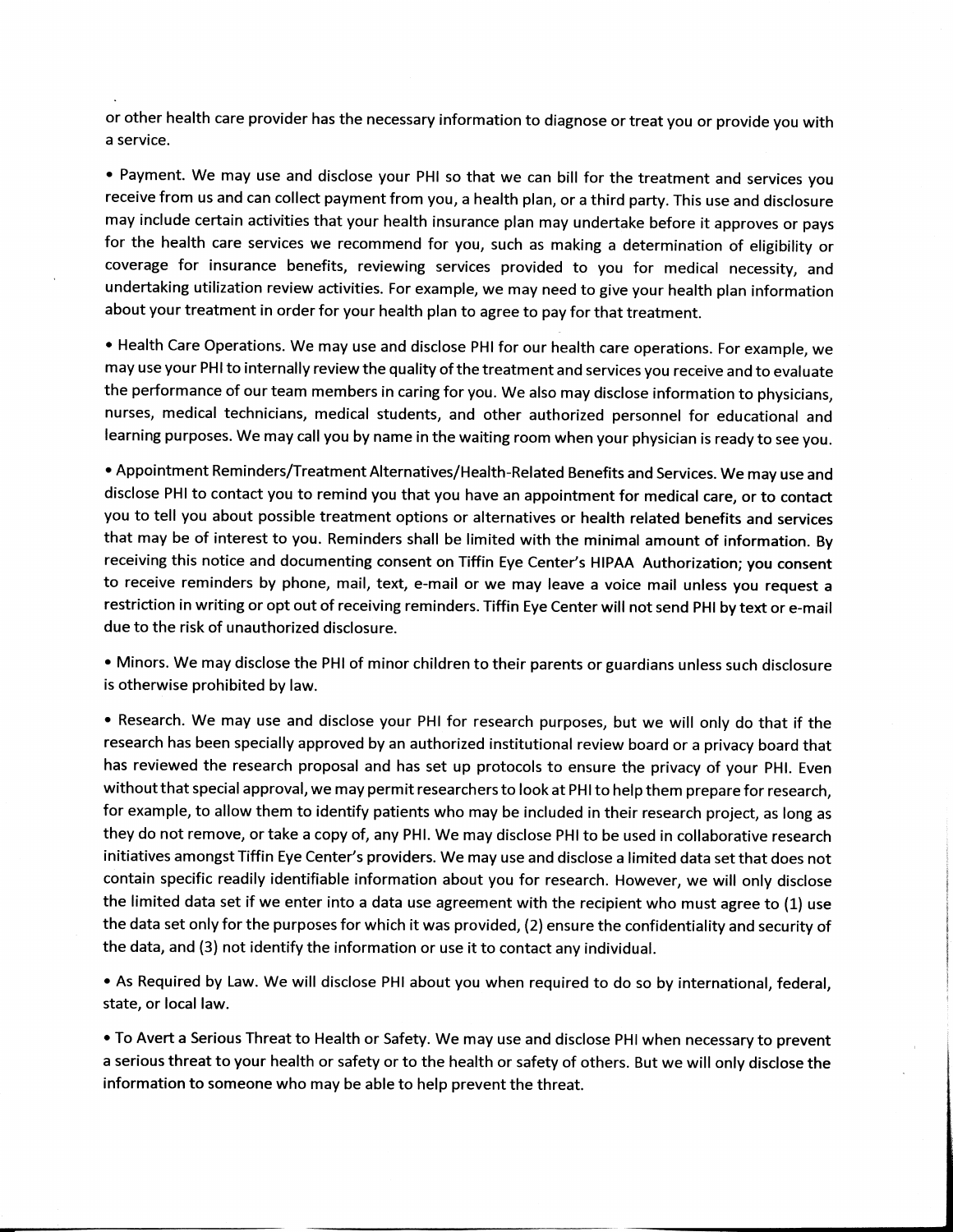• Business Associates. We may disclose PHI to our business associates who perform functions on our behalf or provide us with services if the PHI is necessary for those functions or services. For example, we may use another company to do our billing, or to provide transcription or consulting services for us. All of our business associates are obligated, under contract with us, to protect the privacy and ensure the security of your PHI.

Organ and Tissue Donation. If you are an organ or tissue donor, we may use or disclose your PHI to organizations that handle organ procurement or transplantation - such as an organ donation bank - as necessary to facilitate organ or tissue donation and transplantation.

• Military and Veterans. If you are a member of the armed forces, we may disclose PHI as required by military command authorities. We also may disclose PHI to the appropriate foreign military authority if you are a member of a foreign military.

• Workers' Compensation. We may use or disclose PHI for workers' compensation or similar programs that provide benefits for work-related injuries or illness.

• Public Health Risks. We may disclose PHI for public health activities. This includes disclosures to: (1) a person subject to the jurisdiction of the Food and Drug Administration ("FDA") for purposes related to the quality, safety or effectiveness of an FDA-regulated product or activity; (2) prevent or control disease, injury or disability; (3) report births and deaths; (4) report child abuse or neglect; (5) report reactions to medications or problems with products; (6) notify people of recalls of products they may be using; and (7) a person who may have been exposed to a disease or may be at risk for contracting or spreading a disease or condition.

• Abuse, Neglect, or Domestic Violence. We may disclose PHI to the appropriate government authority if we believe a patient has been the victim of abuse, neglect, or domestic violence and the patient agrees or we are required or authorized by law to make that disclosure.

. Health Oversight Activities. We may disclose PHI to a health oversight agency for activities authorized by law. These oversight activities include, for example, audits, investigations, inspections, licensure, and similar activities that are necessary for the government to monitor the health care system, government programs, and compliance with civil rights laws.

• Data Breach Notification Purposes. We may use or disclose your PHI to provide legally required notices of unauthorized access to or disclosure of your health information.

• Lawsuits and Disputes. If you are involved in a lawsuit or a dispute, we may disclose PHI in response to a court or administrative order. We also may disclose PHI in response to a subpoena, discovery request, or other legal process from someone else involved in the dispute, but only if efforts have been made to tell you about the request or to get an order protecting the information requested. We may also use or disclose your PHI to defend ourselves in the event of a lawsuit.

• Law Enforcement. We may disclose PHI, so long as applicable legal requirements are met, for law enforcement purposes.

• Military Activity and National Security. If you are involved with military, national security or intelligence activities or if you are in law enforcement custody, we may disclose your PHI to authorized officials so they may carry out their legal duties under the law.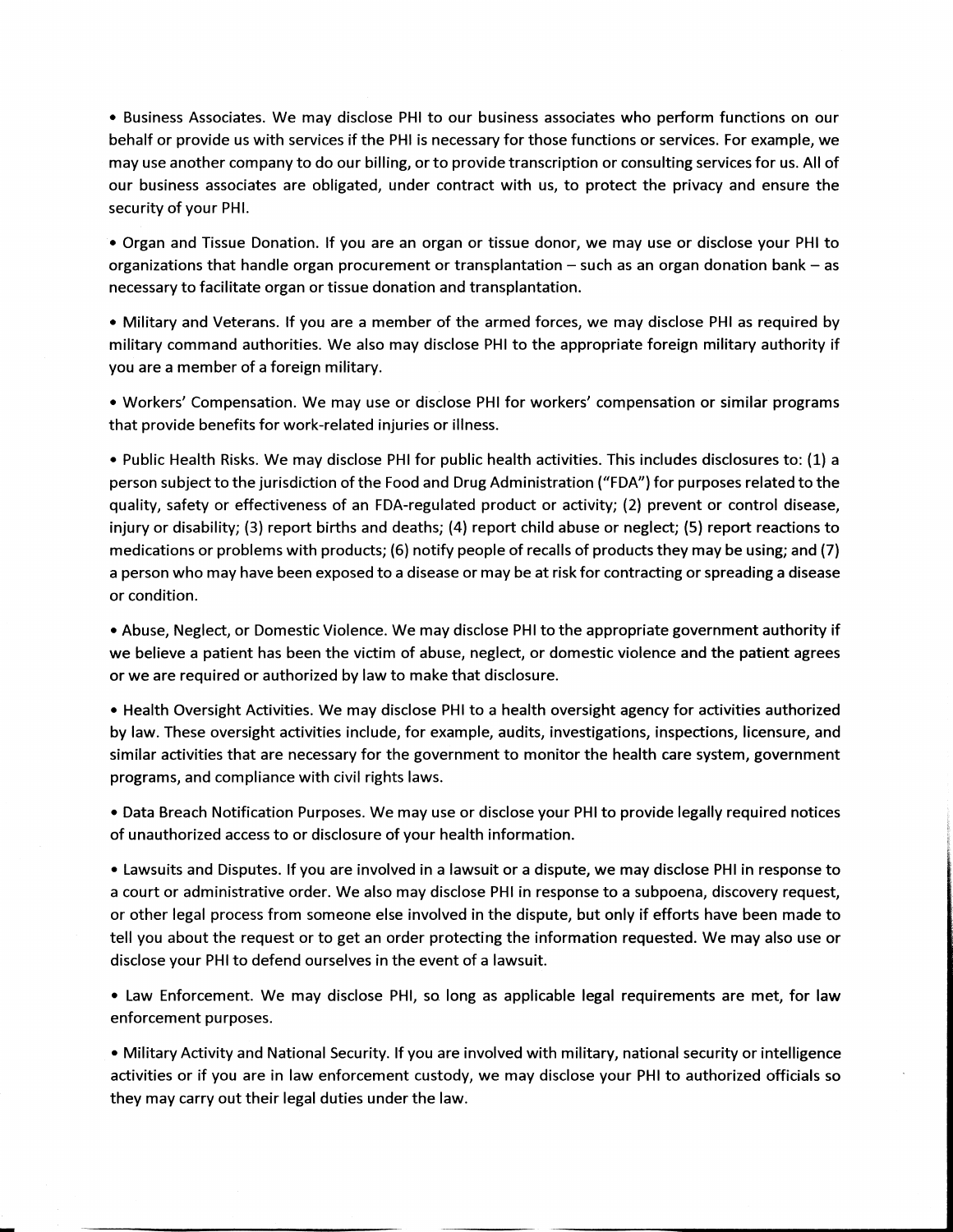• Coroners, Medical Examiners, and Funeral Directors. We may disclose PHI to a coroner, medical examiner, or funeral director so that they can carry out their duties.

• Inmates. If you are an inmate of a correctional institution or under the custody of a law enforcement official, we may disclose PHI to the correctional institution or law enforcement official if the disclosure is necessary (1) for the institution to provide you with health care; (2) to protect your health and safety or the health and safety of others; or (3) the safety and security of the correctional institution.

## Uses and Disclosures That Require Us to Give You an Opportunity to Object and Opt Out

. Individuals Involved in Your Care. Unless you object in writing, we may disclose to a member of your family, a relative, a close friend or any other person you identify, your PHI that directly relates to that person's involvement in your health care. If you are unable to agree or object to such a disclosure, we may disclose such information as necessary if we determine that it is in your best interest based on our professional judgment.

• Payment for Your Care. Unless you object in writing, you can exercise your rights under HIPAA that your healthcare provider not disclose information about services received when you pay in full out of pocket for the service and refuse to file a claim with your health plan.

• Disaster Relief. We may disclose your PHI to disaster relief organizations that seek your PHI to coordinate your care, or notify family and friends of your location or condition in a disaster. We will provide you with an opportunity to agree or object to such a disclosure whenever we practicably can do so.

• Fundraising Activities. We may use or disclose your PHI, as necessary, in order to contact you for fundraising activities. You have the right to opt out of receiving fundraising communications.

### Your Written Authorization if Required for Other Uses and Disclosures

The following uses and disclosures of your PHI will be made only with your written authorization:

- . Most uses and disclosures of psychotherapy notes;
- Uses and disclosures of PHI for marketing purposes; and
- . Disclosures that constitute a sale of your PHI.

Other uses and disclosures of PHI not covered by this Notice or the laws that apply to us will be made only with your written authorization. If you do give us an authorization, you may revoke it at any time by submitting a written revocation to our Privacy Officer and we will no longer disclose PHI under the authorization. But disclosure that we made in reliance on your authorization before you revoked it will not be affected by the revocation.

### **Your Rights Regarding Your PHI**

You have the following rights, subject to certain limitations, regarding your PHI:

• Inspect and Copy. You have the right to inspect, receive, and copy PHI that may be used to make decisions about your care or payment for your care. We have up to 30 days to make your PHI available to you and we may charge you a reasonable fee for the costs of copying, mailing or other supplies associated with your request. You can only direct us in writing to submit your PHI to a third party not covered in this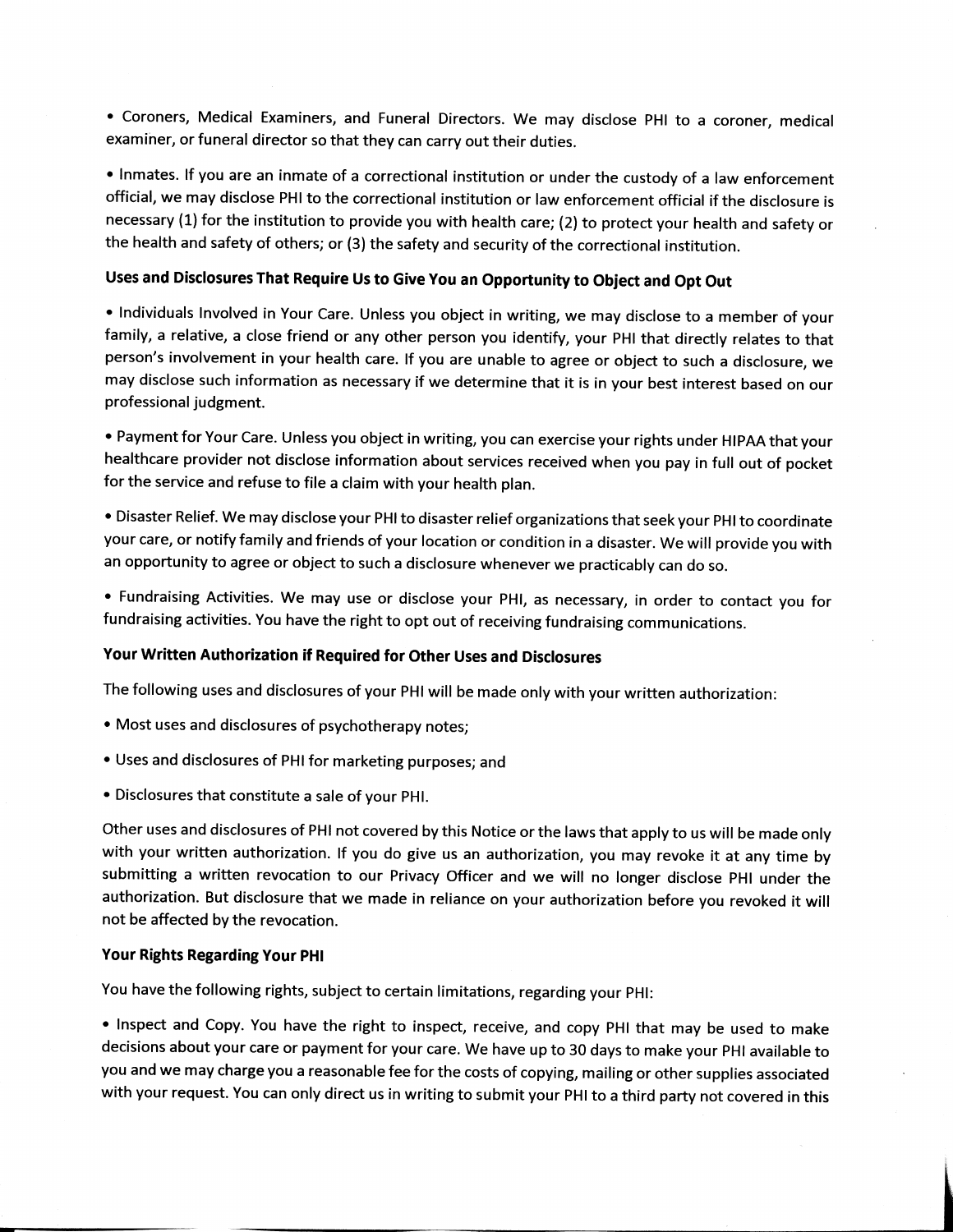notice. We may not charge you a fee if you need the information for a claim for benefits under the Social Security Act or any other state or federal needs-based benefit program. We may deny your request in certain limited circumstances. If we do deny your request, you have the right to have the denial reviewed by a licensed healthcare professional who was not directly involved in the denial of your request, and we will comply with the outcome of the review.

• Summary or Explanation. We can also provide you with a summary of your PHI, rather than the entire record, or we can provide you with an explanation of the PHI which has been provided to you, so long as you agree to this alternative form and pay the associated fees.

• Electronic Copy of Electronic Medical Records. If your PHI is maintained in an electronic format (known as an electronic medical record or an electronic health record), you have the right to request that an electronic copy of your record be given to you or transmitted to another individual or entity. If the PHI is not readily producible in the form or format you request your record will be provided in a readable hard copy form.

• Receive Notice of a Breach. You have the right to be notified upon a breach of any of your unsecured PHI.

• Request Amendments. If you feel that the PHI we have is incorrect or incomplete, you may ask us to amend the information. You have the right to request an amendment for as long as the information is kept by or for us. A request for amendment must be made in writing to the Privacy Officer at the address provided at the beginning of this Notice and it must tell us the reason for your request. In certain cases, we may deny your request for an amendment. If we deny your request for an amendment, you have the right to file a statement of disagreement with us and we may prepare a rebuttal to your statement and will provide you with a copy of any such rebuttal.

• Accounting of Disclosures. You have the right to ask for an "accounting of disclosures," which is a list of the disclosures we made of your PHI. To request this list or accounting of disclosures, you must submit your request in writing to the Privacy Officer. The first accounting of disclosures you request within any 12- month period will be free. For additional requests within the same period, we may charge you for the reasonable costs of providing the list. We will tell you what the costs are, and you may choose to withdraw or modify your request before the costs are incurred.

• Request Restrictions. You have the right to request a restriction or limitation on the PHI we use or disclose about you for treatment, payment, or health care operations. We are not required by federal regulation to agree to your request. If we do agree with your request, we will comply unless the information is needed to provide emergency treatment. To request restrictions, you must make your request in writing to the Privacy Officer. Your request must state the specific restriction requested, whether you want to limit our use and/or disclosure; and to whom you want the restriction to apply.

• Request Confidential Communications. You have the right to request that we communicate with you only in certain ways to preserve your privacy. For example, you may request that we contact you by mail at a specific address or call you only at your work number. You must make any such request in writing and you must specify how or where we are to contact you.

• Paper Copy of This Notice. You have the right to a paper copy of this Notice, even if you have agreed to receive this Notice electronically.